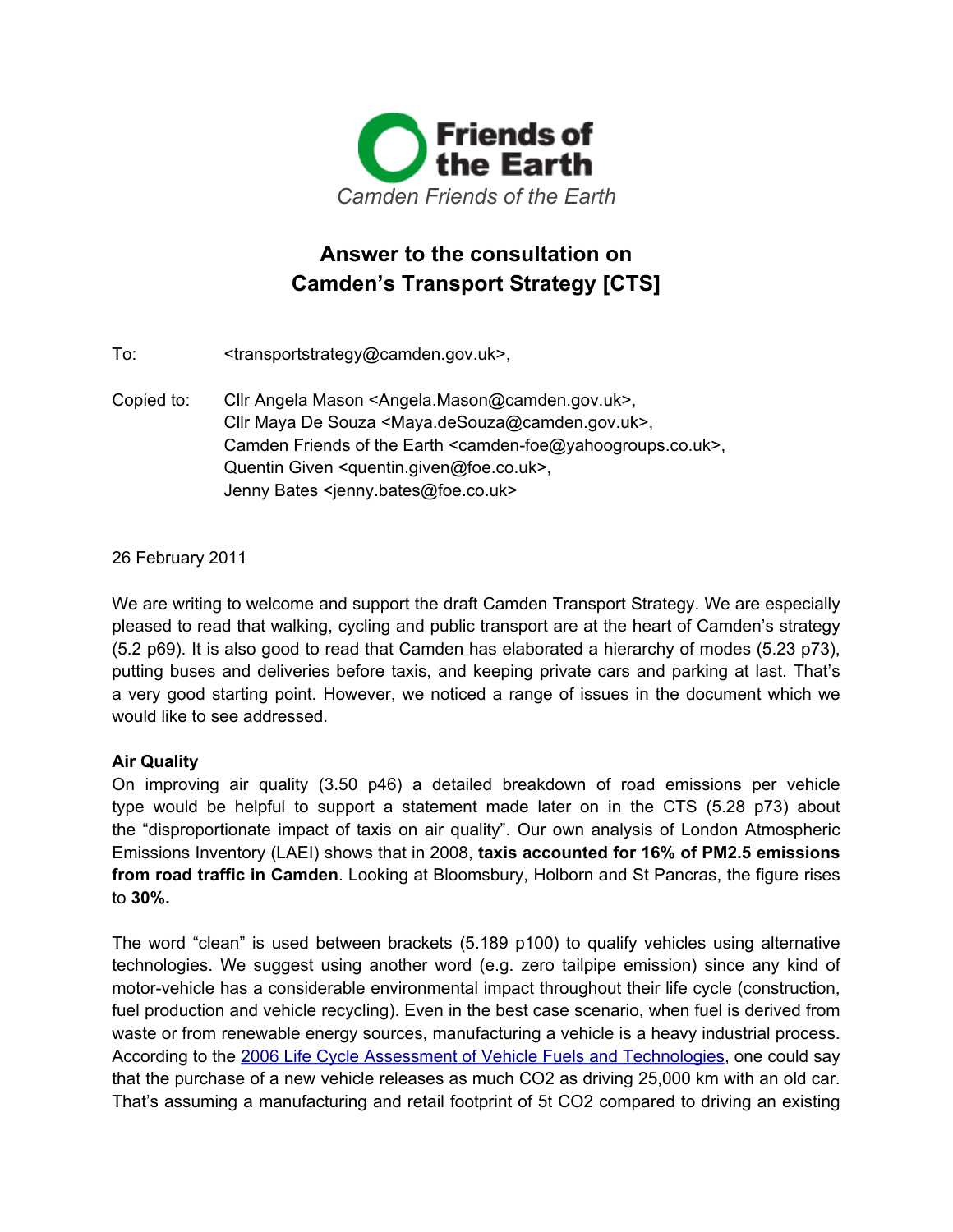car emitting 200g CO2/km (well to wheel). Alternative authors would estimate the carbon footprint of the industrial process at a much higher level: 7.2 t CO2 per £10,000 spent (source: *How Bad Are Bananas? The Carbon Footprint of Everything* by Mike Berners-Lee quoted in *[Guardian](http://www.google.com/url?q=http%3A%2F%2Fgu.com%2Fp%2F2jzzk&sa=D&sntz=1&usg=AFQjCNGjSCWKnvmElU-60pU5qRo4nNFETA)* [in](http://www.google.com/url?q=http%3A%2F%2Fgu.com%2Fp%2F2jzzk&sa=D&sntz=1&usg=AFQjCNGjSCWKnvmElU-60pU5qRo4nNFETA) [sept.](http://www.google.com/url?q=http%3A%2F%2Fgu.com%2Fp%2F2jzzk&sa=D&sntz=1&usg=AFQjCNGjSCWKnvmElU-60pU5qRo4nNFETA) [20](http://www.google.com/url?q=http%3A%2F%2Fgu.com%2Fp%2F2jzzk&sa=D&sntz=1&usg=AFQjCNGjSCWKnvmElU-60pU5qRo4nNFETA)10[\).](http://www.google.com/url?q=http%3A%2F%2Fgu.com%2Fp%2F2jzzk&sa=D&sntz=1&usg=AFQjCNGjSCWKnvmElU-60pU5qRo4nNFETA)

We would not support the council insinuate that motor vehicles can become clean and everyone can carry on with their life-styles. That's a message we expect to hear from conservative Councils only.

Still concerning air quality, we believe the CTS should make it clear that the estimated 3000 premature death (3.49 p46) are related to particulate matter (PM) only. The total death toll related to poor air quality is likely to be higher. Such figures should be better explained because they support action towards reducing emissions from transport. They are the foundations of a progressive policy and should be shared with the public. We are looking forward to discovering how many Londoners are suffering from chronic disease directly related to pollution. Finally, on a more financial perspective, how many work-days are lost because of this plague?

However, we must here warn the Council **against the temptation to smooth up traffic flows** across the road network:

- The statement that emissions can be reduced when average speeds are higher (3.55) p48) is a populist myth, as explained in the comments on the SEA scoping report, sent by Camden Friends of the Earth on 8 Sept. 2010. The myth is broken by the natural increase in traffic flows which occurs when average speeds are rising. Consequently, smoothing up traffic flows not only worsen pollution, but also worsen the traditional range of problems associated with motor vehicles: accidents, obesity, etc.
- The support to the pedestrian countdown (5.89 p84) is also a dangerous strategy. We have evidence that TfL is using this technique in order to allocate more "green light time" to traffic against pedestrian movements. This would consequently offer more capacity for traffic volumes to increase, and would further sever communities living along busy roads. This would also further reduce attractiveness and accessibility of streets as explained in 3.94 p59.

# **Traffic figures**

We are surprised to see that the level of road traffic is not amongst the proposed set of performance indicators (E6.1). Instead, the CTS suggests measuring the resident's share of car trips, which is far from enough to monitor all the traffic Camden residents are suffering from: motorised visitors, white vans, deliveries, taxis, etc. What gets measured gets managed. In that case, little will be achieved in reducing traffic levels in Camden. We wonder why the traditional four Camden **screenline counts** (2.72 p27) are not mentioned. They have been a key measure of success for the Council since 2001. Are they being cut?

We are also surprised to read (3.104 p61) that road transport is responsible for 15% of CO2 emissions in Camden. This seems to contradict the figures given in the sustainability plan, where transport is said to represent 10% of Camden territorial CO2 emissions (source DECC). Unless some clarification is given, the Council risks loosing some credit.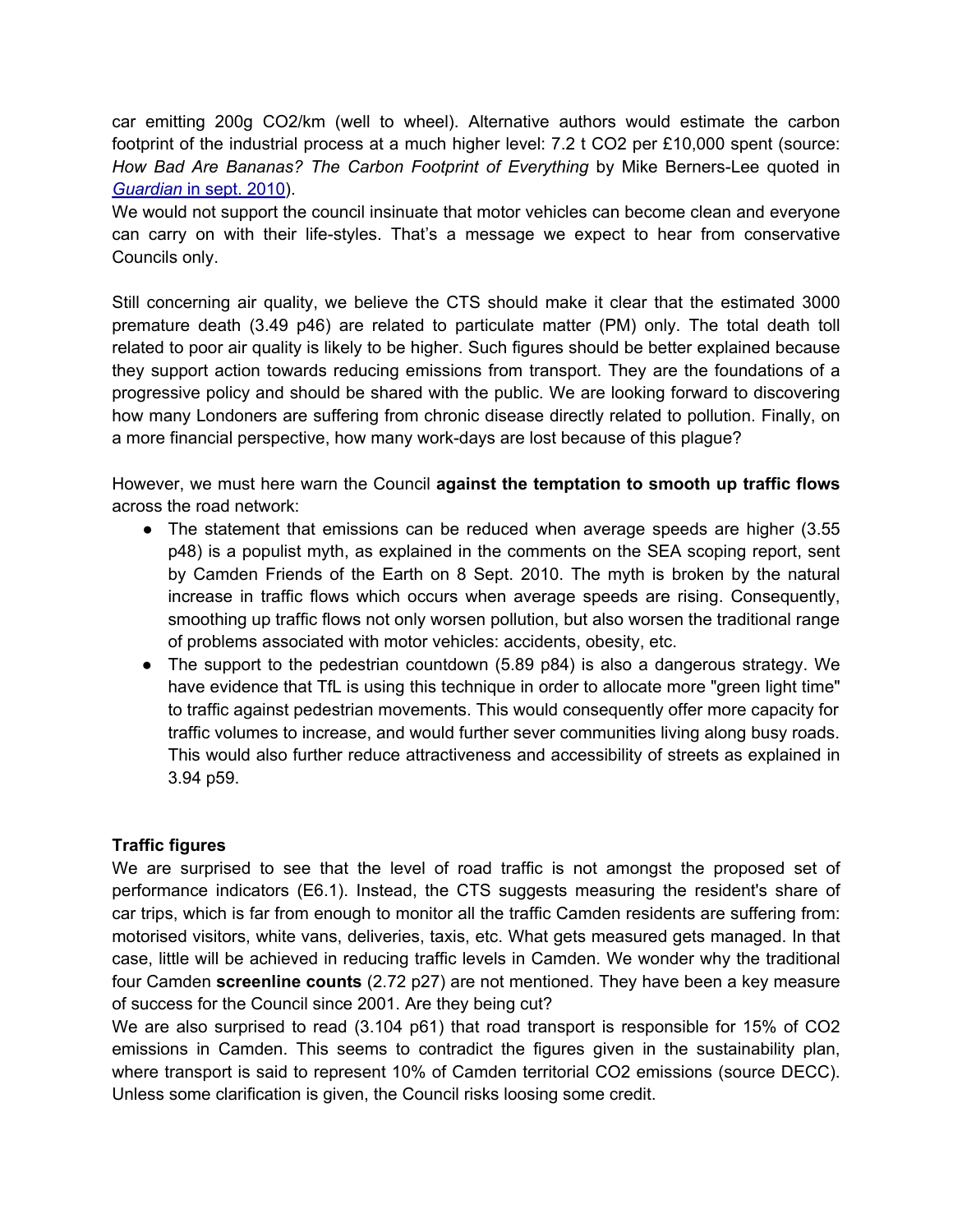## **Cycling**

We do not share the belief that dedicated lanes are the best solution for cyclists (5.129 p89). Such a solution is expensive, often unfriendly to pedestrians, following over-engineered segregation principles. It also makes the general public believe that there is no space for cyclists on the narrow London road network. Debate during the last Green Summit has shown that members of the public do not believe in (or support) a rising cycling trend because they do not see where to fit cycle lanes.

Beginners appreciate the feeling of safety provided by some form of separation, and we would be delighted to see some new routes being planned. However, other cyclists are mostly looking for streets where traffic levels are lower and vehicles keep moderate speeds. Safety benefits from traffic calming could be equal to or higher than benefits from cycle lanes/tracks. We suggest that Camden promotes traffic calming, naked and shared streets at this stage of the CTS, showing that cyclists do not necessarily demand a dedicated stripe of the precious public space.

The CTS mentions the need for **two-way bicycle traffic** (5.132 p90). We fully support this policy. Over-engineered one-way systems are encouraging drivers to speed up and pay little attention to potential dangers. To our answer to the draft CTS, we attach a very appropriate column that Stephen Bayley wrote in *The Times* in April 2010: *End one-way streets – that's the way forward.*

We consider there is a gap in the CTS regarding residential cycle parking (5.112 p87). We understand the high cost of a public intervention in this field. However, while engaging with businesses, the Council could propose a brainstorming on the issue. Would the private sector be willing to trade some of their storage space / accommodate residents bicycles in empty basement car parks / welcome cycle stands in front of 24/7 corner shops?

#### **Accessibility**

We would like Camden to acknowledge that the London **bus network is poorly accessible** compared to European standards. In physical terms, this is due to bus stop and platform design (as stated in 3.94 p59) as well as driver behaviour and training (not mentioned in the CTS). In physchological terms, we would attract your attention on the excruciating beep announcing the arrival of a wheelchair user. Addressing the accessibility of buses is more important than it seems. As long as taxi drivers can claim they are the only door-to-door accessible form of public transport, both the Council and the Mayor will have difficulties imposing new constraints on them.

#### **Noise**

We would also appreciate to see Camden acknowledge the excessive amount of noise generated by **emergency vehicles** (3.58 p48 or 5.55 p77). The present situation, where alarms seem to be louder than anywhere else in Europe, is having a disproportionate impact on the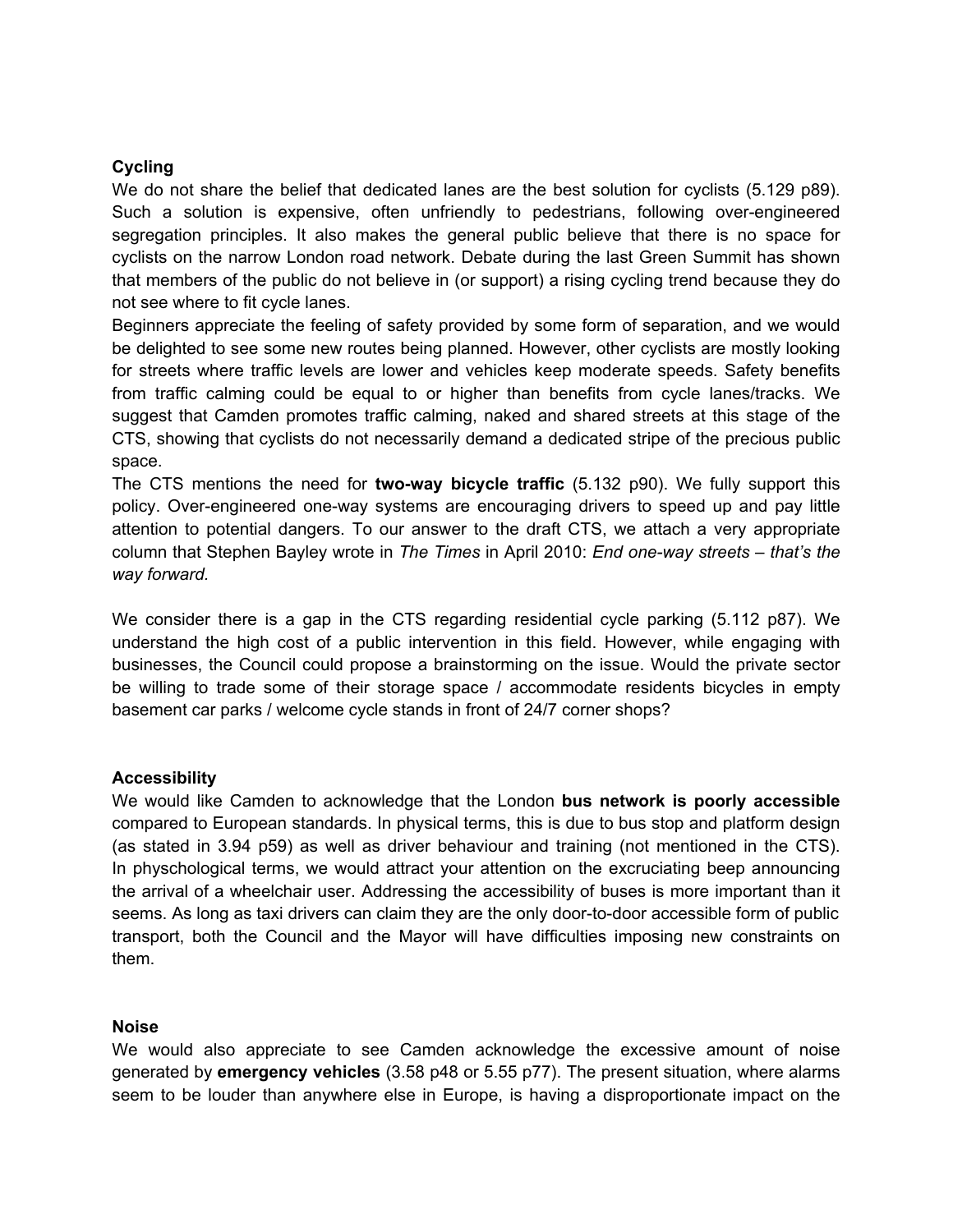health of residents and possibly deterring people from enjoying a pleasant walk. Would the Council rely less on mathematical models, and more on real-life noise data collection, the burden of emergency vehicles would be far more obvious. It is appalling to read about the noise allegedly caused by speed humps when emergency vehicles are ignored. Does this reflect a political focus drifting away from the most deprived areas of the Borough, Somer's Town for instance? We encourage the Council to correct this omission and to urgently engage with appropriate stakeholders.

In particular, we wonder whether the Council is engaging with emergency services on the rising concept of filtered permeability whereby a street is blocked to through-traffic but remains a convenient shortcut to pedestrians and cyclists. Would the Council publicise a willingness to further implement this concept, emergency services would understand the need to invest in bicycles rather than in new sports cars. We are pleased to see police forces and first aid NHS staff already on bicycles. They beat any other mode of transport when their intervention is required in parks and pedestrianised areas, within congested districts.

### **Shall we support cleaner vehicles?**

We are pleased that the CTS recognises the limits of cleaner vehicles (5.37 p74). Also, the Council should review its transport policies and consider whether **subsidies to cleaner vehicles** are delivering value for money. Considering their devastating impact on obesity, casualties and congestion, amongst a list of other externalities, shall we support these technologies with taxpayers' money?

#### **Obesity**

We would like to see the obesity issue mentioned in paragraph 3.2 (p35).

We invite the Council's political and technical staff to read *The Energy Glut* from Ian Roberts, professor of public health at the London School of Hygiene and Tropical Medecine. The book explains why the transport system is making people obese, more than anything else.

Professor Philip James, chairman of the International Obesity Task Force, also believes that obesity is not going to be fixed by a healthier diet. He estimates that obesity would cost the NHS £20 billion per annum by 2025. [\[timesonline.](http://www.google.com/url?q=http%3A%2F%2Fwww.timesonline.co.uk%2Ftol%2Fnews%2Fuk%2Fhealth%2Farticle3386817.ece&sa=D&sntz=1&usg=AFQjCNEZGf0d284rGCASUXEVxRvOuq2whA)co.uk] [\[expre](http://www.google.com/url?q=http%3A%2F%2Fwww.express.co.uk%2Fposts%2Fview%2F228756%2FObese-will-bankrupt-NHS&sa=D&sntz=1&usg=AFQjCNGOf3CivzOo06Jtn6eNCCO1J7eMzw)[s](http://www.google.com/url?q=http%3A%2F%2Fwww.timesonline.co.uk%2Ftol%2Fnews%2Fuk%2Fhealth%2Farticle3386817.ece&sa=D&sntz=1&usg=AFQjCNEZGf0d284rGCASUXEVxRvOuq2whA)[s.](http://www.google.com/url?q=http%3A%2F%2Fwww.express.co.uk%2Fposts%2Fview%2F228756%2FObese-will-bankrupt-NHS&sa=D&sntz=1&usg=AFQjCNGOf3CivzOo06Jtn6eNCCO1J7eMzw)c[o.uk](http://www.google.com/url?q=http%3A%2F%2Fwww.timesonline.co.uk%2Ftol%2Fnews%2Fuk%2Fhealth%2Farticle3386817.ece&sa=D&sntz=1&usg=AFQjCNEZGf0d284rGCASUXEVxRvOuq2whA)]

Considering the gravity of this issue, and knowing that deprived populations are the most badly hit, we believe the CTS should put more emphasis on obesity and its causes within the transport system.

## **Traffic calming**

With respect to traffic calming [Policies 3.1 3.2 and 3.4 pp 104-108], the CTS is excessively timid in its orientations. The Council will "explore" the "possibility" of taking long-awaited measures such as 20-zones. Many reasons are mentioned in order to delay the wide scale roll out of traffic calming measures: their cost, their acceptability, their noise, etc. On the field however, we noticed numerous successful examples of traffic calming measures across the borough, from simple speed humps to [filtered](http://www.google.com/url?q=http%3A%2F%2Fen.wikipedia.org%2Fwiki%2FPermeability_(spatial_and_transport_planning)%23Filtered_permeability&sa=D&sntz=1&usg=AFQjCNHJoByhpvSrSauHEoY2bBph39vrvA) perm[ea](http://www.google.com/url?q=http%3A%2F%2Fen.wikipedia.org%2Fwiki%2FPermeability_(spatial_and_transport_planning)%23Filtered_permeability&sa=D&sntz=1&usg=AFQjCNHJoByhpvSrSauHEoY2bBph39vrvA)bility, [raised](http://www.google.com/url?q=http%3A%2F%2Fen.wikipedia.org%2Fwiki%2FPermeability_(spatial_and_transport_planning)%23Filtered_permeability&sa=D&sntz=1&usg=AFQjCNHJoByhpvSrSauHEoY2bBph39vrvA) tables, 20 zones, etc.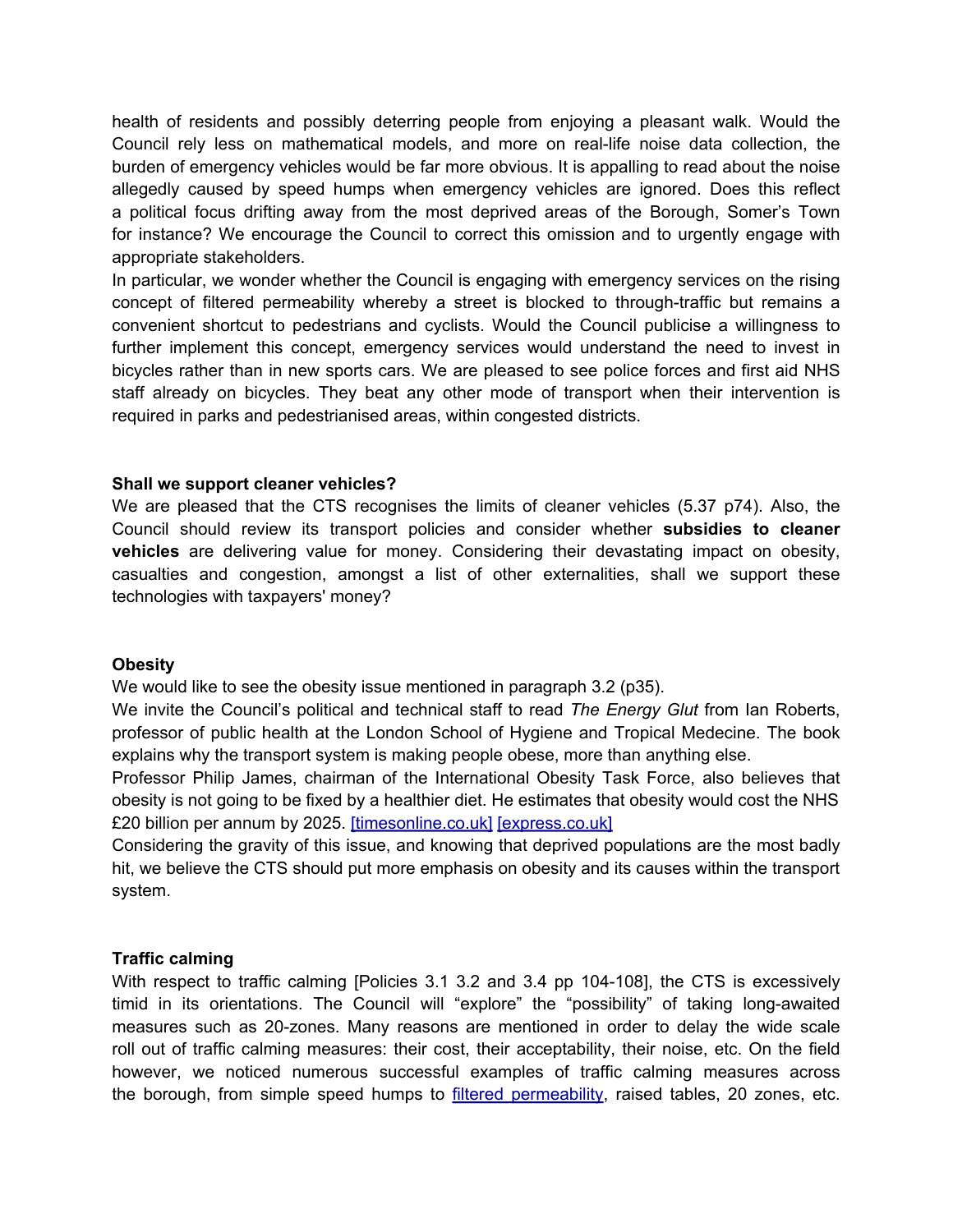Camden should simply accelerate the changes in street-scape, based on this successful experience. A blanket 20mph limit is the way forward. In practical terms, this could begin with some signage, but needs to be supported by **physical traffic calming**.

We would like the CTS to emphasize that physical constraints such a speed tables not only improve the crossing conditions for all pedestrians but also are the only self-enforced solution to prevent all vehicles from speeding and terrorizing communities. 20mph signs and speeding tickets have little impact on the most aggressive drivers and the police doesn't seem to care much about it. Speed tables should be mentioned in 6.35 p163.

Taking the speed problem seriously, we are asking the Council to set up an additional **dedicated target**. It wouldn't consider average speed but instead look at the top end of the distribution e.g. the 90th percentile. This is really what matters for cyclists and pedestrian to feel safe in their neighbourhoods. The design of an affordable meaningful data collection strategy would be challenging but we would be ready to help.

Finally, we believe that road space should be further re-allocated to public transport, cycling and walking. Pedestrianisation of space has been very rare in London, although usually successful. This principle should be listed along with other techniques in order to achieve Objective 5.

# **Parking**

The draft CTS looks rather superficial on parking issues, although parking is believed to be one of the most powerful keys to better manage the whole transport system. The emissions based system seems to be diverting attention towards cleaner vehicles, away from fundamental problems caused by car travel. The CTS doesn't quite consider parking charges as a way to deter car ownership. Consequently, the predicted number of car clubs bays remains very modest with 330 bays by 2020.

Also, we consider that free on-street parking over the weekends is an incentive for many residents and visitors to use their cars. As a consequence, Camden residents never really enjoy a drop in traffic levels. Air and noise pollution are noticeable 7 days a week.

We believe that Camden should look into the real market value (p139) of parking bays and potentially **adjust to higher charges**. Why providing a subsidy to car ownership, which wastes acres of the surface of the Borough and contributes to obesity and numerous other costs to the society?

Finally, considering the great public transport system in Camden, and considering its cost, we fully support a **workplace parking levy**. However, in order to make the scheme acceptable by the general public, the CTS should lay strong foundations for the scheme. This would help prevent a public backlash, often observed when parking conditions are amended.

# **Immediate focus**

To finish with, we would like to repeat our key concerns:

- 1. Camden must implement a blanket 20mph speed limit on Borough roads, self enforced by a steadily growing number of speed tables and raised crossings (amongst other traffic calming tools)
- 2. The Council should explicitly stop supporting populist myths such as the "clean car for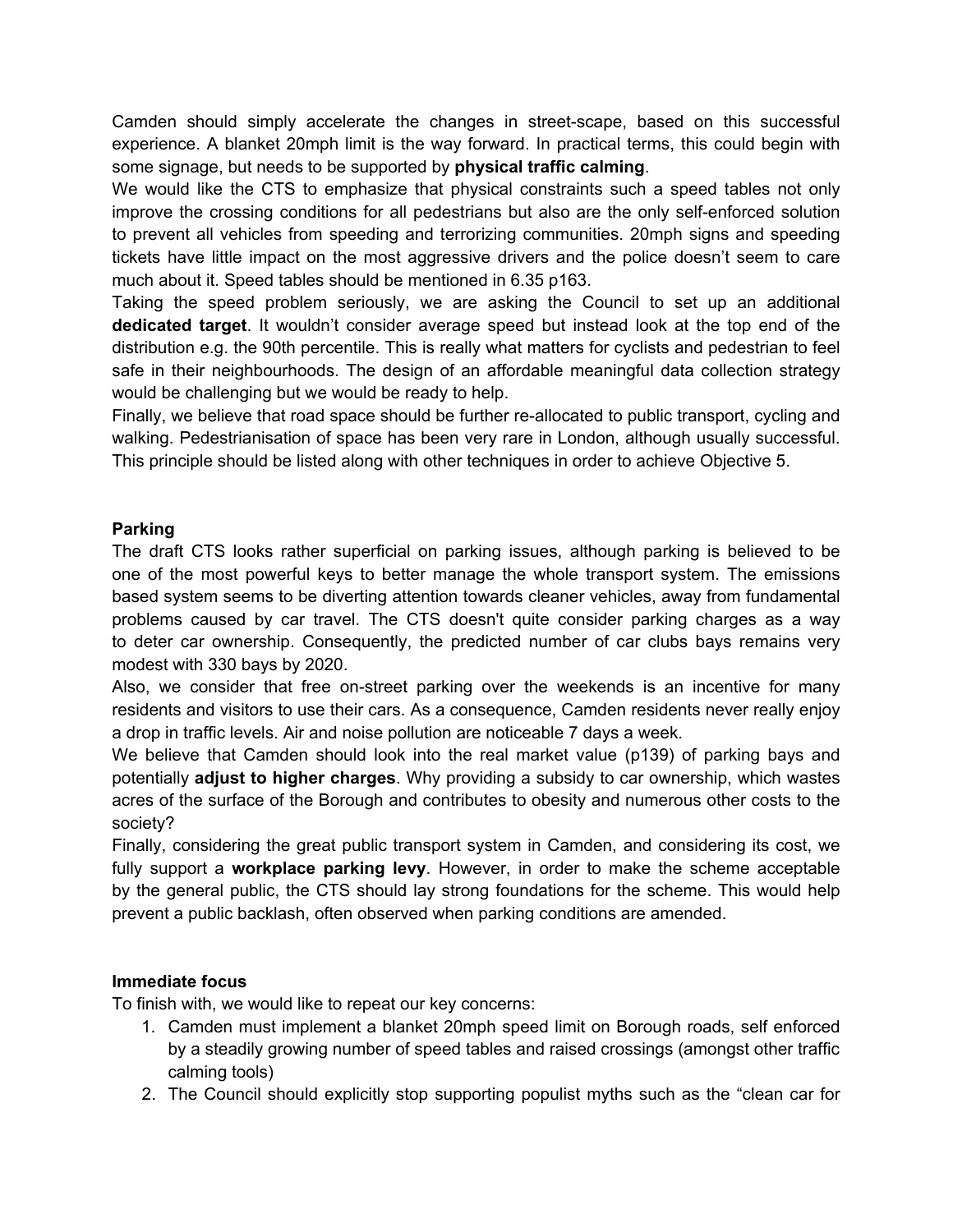all" and the "lower emissions from smoother traffic flows". Lifestyles *have* to change, step by step, towards alternative modes of travel and vibrant local neighbourhoods.

3. The strategy should plan for a legitimate steep increase in residential parking charges and for a workplace parking levy.

We look forward to hearing from you on how Camden Council are evaluating and following up all suggestions, and how we may best help Camden develop and implement the new transport strategy.

Kind regards

Alexandre Santacreu, Susan Poupard & Jess Gold Camden Friends of the Earth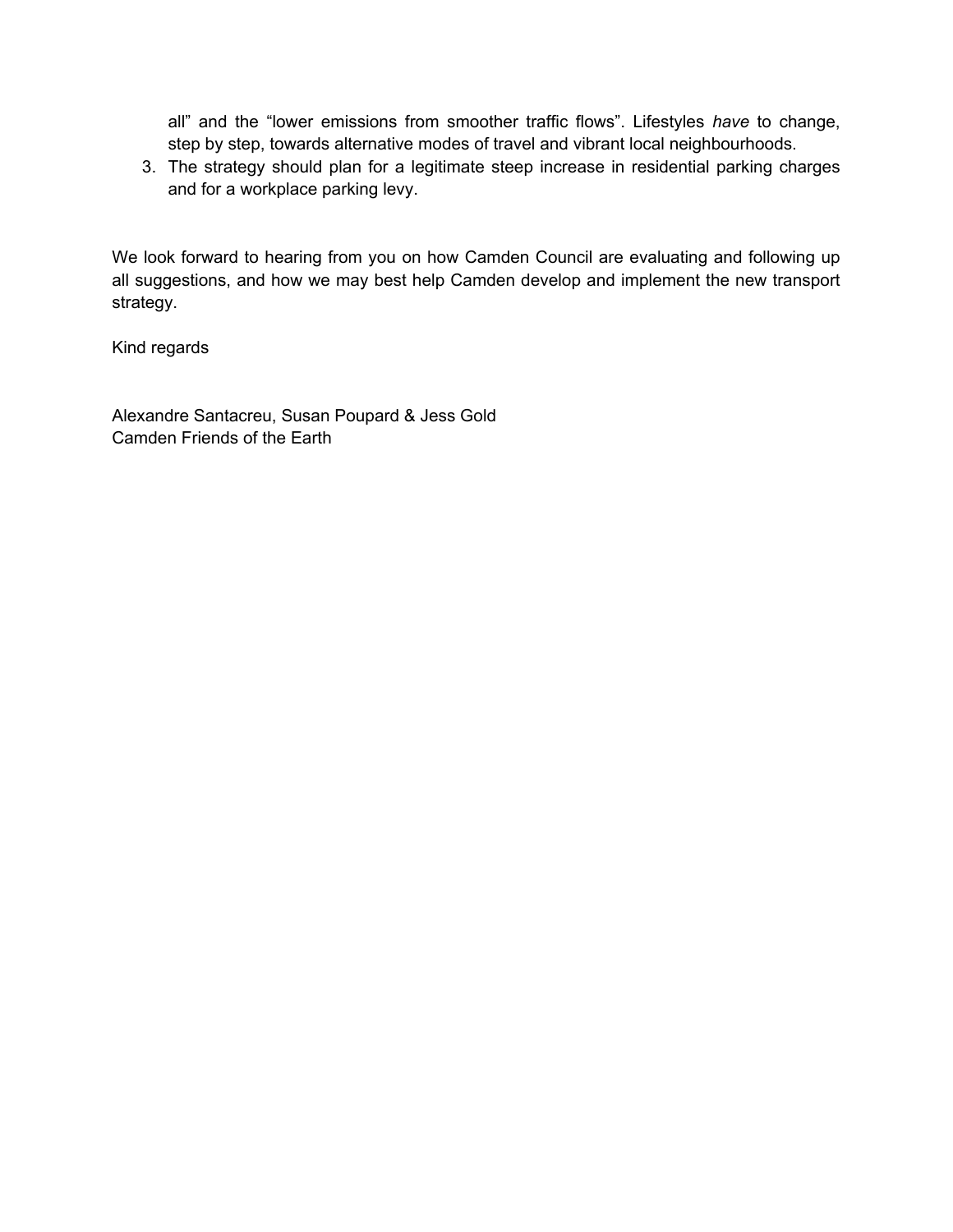| Appendix 1. Share of taxi emissions amongst road emissions in 2008 |
|--------------------------------------------------------------------|
| (derived from LAEI 2008 by FoE Camden)                             |

| Pollutant    | London | Camden | Bloomsbury<br>Holborn<br>St. Pancras |
|--------------|--------|--------|--------------------------------------|
| CO2          | 3%     | 7%     | 14%                                  |
| <b>PM10</b>  | 6%     | 14%    | 27%                                  |
| <b>PM2.5</b> | 7%     | 16%    | 30%                                  |



*Definition of the four grid cells (1 km2 each) used by Friends of the Earth to describe South Camden atmospheric emissions from the LAEI grid data.*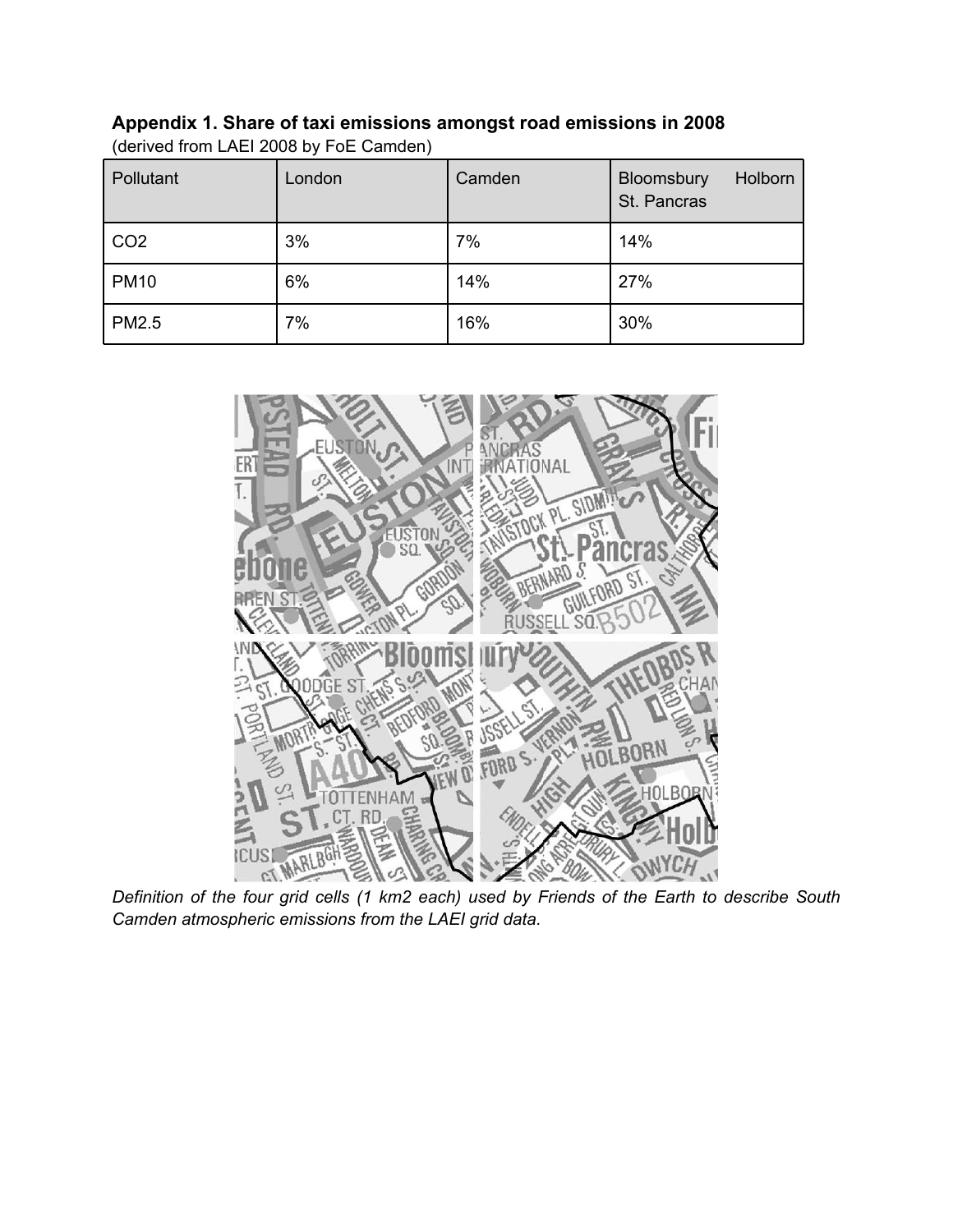# **Appendix 2. End one-way streets – that's the way forward**

By Stephen Bayley, The Times, April 14, 2010

It is the end of the road for the detested one-way street. Transport for London, perhaps the biggest manager of one-way systems in the world, at last acknowledges a truth painfully proved by harrowed pedestrians, bruised bicyclists and infuriated drivers: one-way systems do not work. Cities have been wastefully sacrificed to the false gods of efficiency and rationality. Now we want our cities back.

After a consultation in 2006 Tottenham Court Road — and soon Piccadilly, Pall Mall, Gower Street and the notorious Wandsworth one-way system (a congealed eternity of hot metal and annoyed people) — will return to two-way traffic. So a ruinous experiment is under final notice after 50 years of fuming. A culture that thought speed a measure of success and volume a measure of prosperity is being driven down the off-ramp.

This is a powerful metaphor for the new, more liberal, reasonable, responsible, lightly governed future that we are told awaits us. Certainly the one-way past created absurdities we could do without.

What is more existentially exasperating than a No Entry sign? This graphic of universal urban frustration was standardised by the League of Nations in 1931 (the year that the same ineffectual busybodies merely tut-tutted about the Japanese invasion of Manchuria).

Roads are not natural; they are inventions. And sealed roads to carry heavy traffic are inventions as typical of the 19th century as the typewriter and the diesel engine. MacAdam created the information superhighway of Victoriana. One-way streets were the final, and now obsolete, refinement of the road as a communications medium. They remain as dread memorials to vanished concerns, alien values and hopeless, irrelevant targets.

The concept began with good intentions. Albemarle Street in Mayfair became uni-directional in 1808 when crowds attending Samuel Taylor Coleridge's lectures at the Royal Institution made traffic-planning necessary. But the modern theology of traffic management dates back only to 1963 when Colin Buchanan, a town planner, published his ruinously influential report Traffic in Towns.

Wheeled traffic has been successfully mingling in towns and cities since the Etruscans, but Professor Buchanan took great exception to the idea and intended, with great athletic earnestness, to separate people and cars, the better for us to prosper by accelerator. The official attitude to cars in 1963 was curiously similar to Victorian ideas about prostitution: a mixture of acceptance and disgust.

With a fixity of purpose perhaps inviting Freudian interpretations, Buchanan wanted flyovers, clearways and pedestrianisation. Out went the clutter of accumulated townscape. Towns were to be cleansed of intimacy, hazard and surprise. In came Mr and Mrs Citizen swooping at high speed along urban motorways in a bizarre dystopia where your Cortina "saloon" would drive you to a Ballardian destiny in a tower block (where unspeakable crimes might be perpetrated).

In towns, the false god of the one-way street was an agent of change that proved catastrophic. This, of course, was the very moment that other visionaries thought it wise to, quite literally, decimate the railway system in the interests of "economy". The M25 between Junctions 8 and 9 northbound on a Monday morning is their memorial. And the hell of Wandsworth, Vauxhall